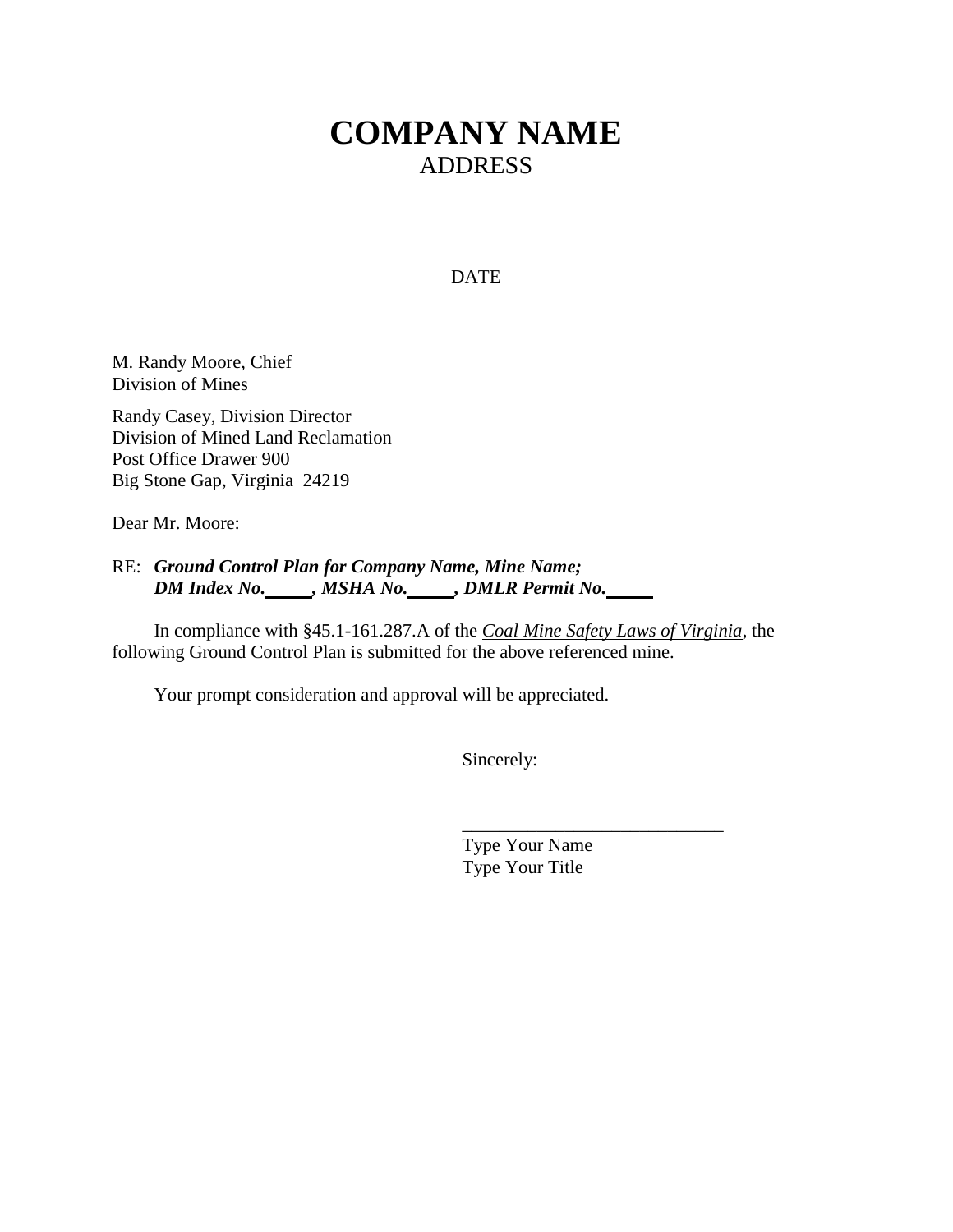# **Ground Control Plan**

**1. General Information:**

| Company Name                                                 |                        | Mine Name or Number                         |  |
|--------------------------------------------------------------|------------------------|---------------------------------------------|--|
| <b>MSHA</b> Number                                           | <b>DMLR</b> Permit No. | Mine Index Number                           |  |
| 2. Auger/Highwall Miner General Information (if applicable): |                        |                                             |  |
| <b>Company Name</b>                                          |                        | Mine Name or Number                         |  |
| <b>MSHA</b> Number                                           |                        | Mine Index Number                           |  |
| 3. Type of Operation (check all that apply):                 |                        |                                             |  |
| Surface Mine $\Box$ Auger                                    |                        | Highwall Miner $\Box$ Face up for Deep Mine |  |
| Reclamation only                                             |                        |                                             |  |
| 4. Seams to be Mined:                                        |                        |                                             |  |
| Seam                                                         |                        | Comments                                    |  |
|                                                              |                        |                                             |  |
|                                                              |                        |                                             |  |
|                                                              |                        |                                             |  |
|                                                              |                        |                                             |  |
|                                                              |                        |                                             |  |
|                                                              |                        |                                             |  |

Attached is a sketch showing a cross section of the highwall, coal seams being mined, bench widths, highwall angle, safety benches and other pertinent information.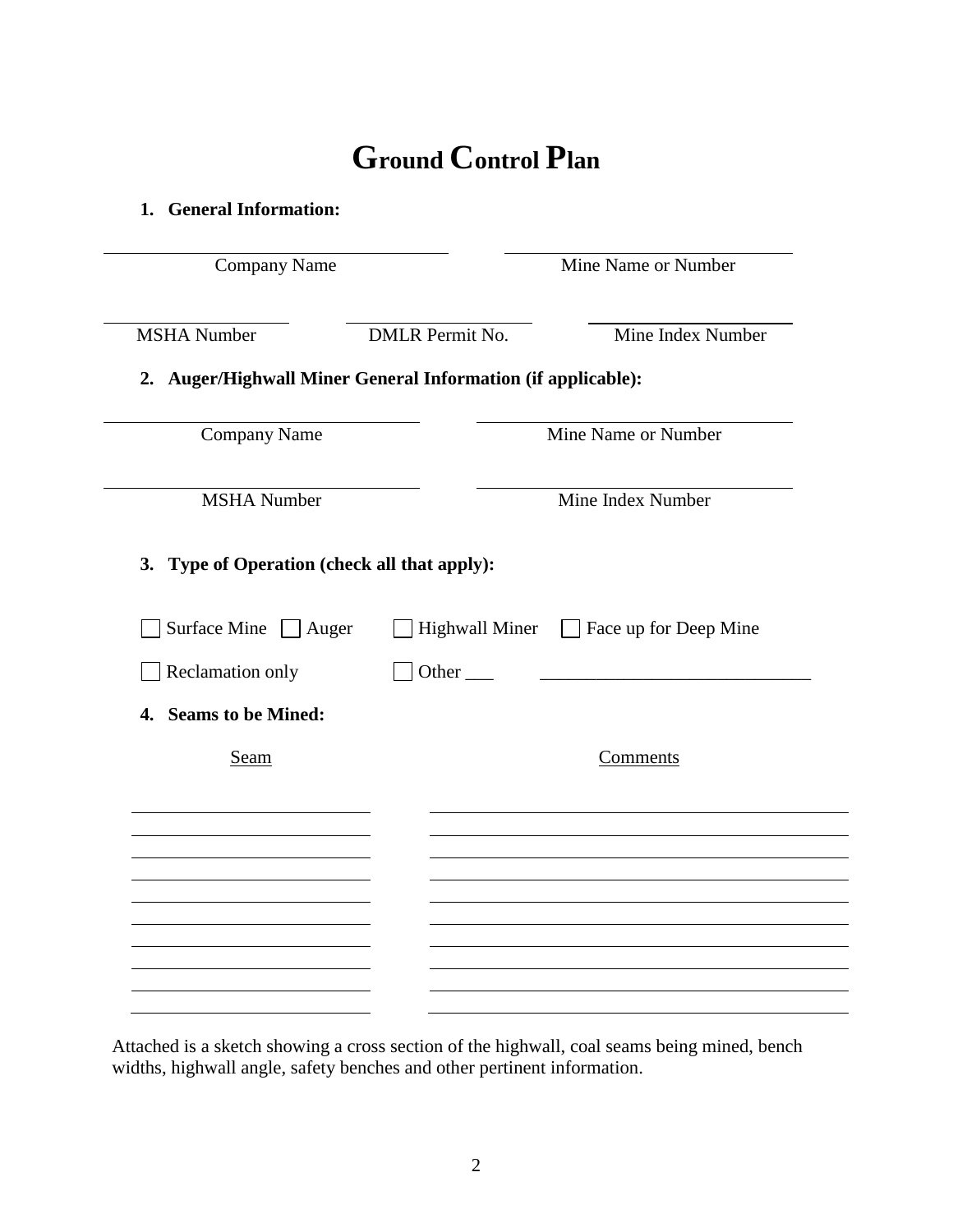# **5. Tree removal**

- **a.** Highwalls, including existing highwalls, will be cleared of all trees, brush, and loose material that create a hazard to workers.
- **b.** Persons having to work in close proximity to the top of a highwall to remove trees, brush, or loose material will be secured by a harness/belt and rope or similar device or work will be done utilizing equipment designed to do such work.
- **c.** Trees that need to be removed that have a potential to contact energized power lines will be removed in a manner that does not expose workers to contact with such lines. This may include using cables, ropes or de-energizing the electrical power from the lines. The owner of the power line will be notified prior to work being performed and in the event of any damage to the power line.

# **6. Highwall and Spoil Banks**

- **a.** The foreman will coordinate with the driller and blaster to ensure that each highwall blast is planned in such a manner that would minimize any adverse effect to the highwall. This coordination will include results of the previous blast(s) and conditions found during drilling such as transitions of different types of rock, mud/hill seams and/or voids. This coordination will determine the pattern for the next blasting cycle relative to hole spacing, hole depth, explosive poundages, etc.
- **b.** Pit widths will be designed in such a manner to allow for safe operation of all the equipment used in the pit.
- **c.** The highwall will be sloped back at least 5 degrees past the vertical. Existing highwalls and pre-split highwalls are exempt from this standard.
- **d.** Loose material will be removed, using appropriate equipment, from the highwall as it is exposed.
- **e.** Safety bench(s) or other no less effective control measures will be used where the highwall is susceptible to material sloughing. A minimum 30' safety bench will be installed within the first 150' of all highwalls.
- **f.** Equipment operated where there are potential hazards from highwalls will have adequate protection from falling material.
- **g.** When a machine, equipped with a side operator's cab (i.e. excavator, drill), is operating at the base of a highwall, the operator will position the equipment so that the operator's cab is not located between the machine and the highwall.

In isolated instances where it is not possible to keep the operator's cab of the machine away from the highwall, the machine will be positioned at an angle of at least 45 degrees from the highwall (the position of the tracks on the machine will determine the angle from the highwall). Additionally, prior to moving the machine into the area, the highwall will be evaluated to determine if a hazardous condition exists. If no hazard exists, a spotter will be positioned in a safe location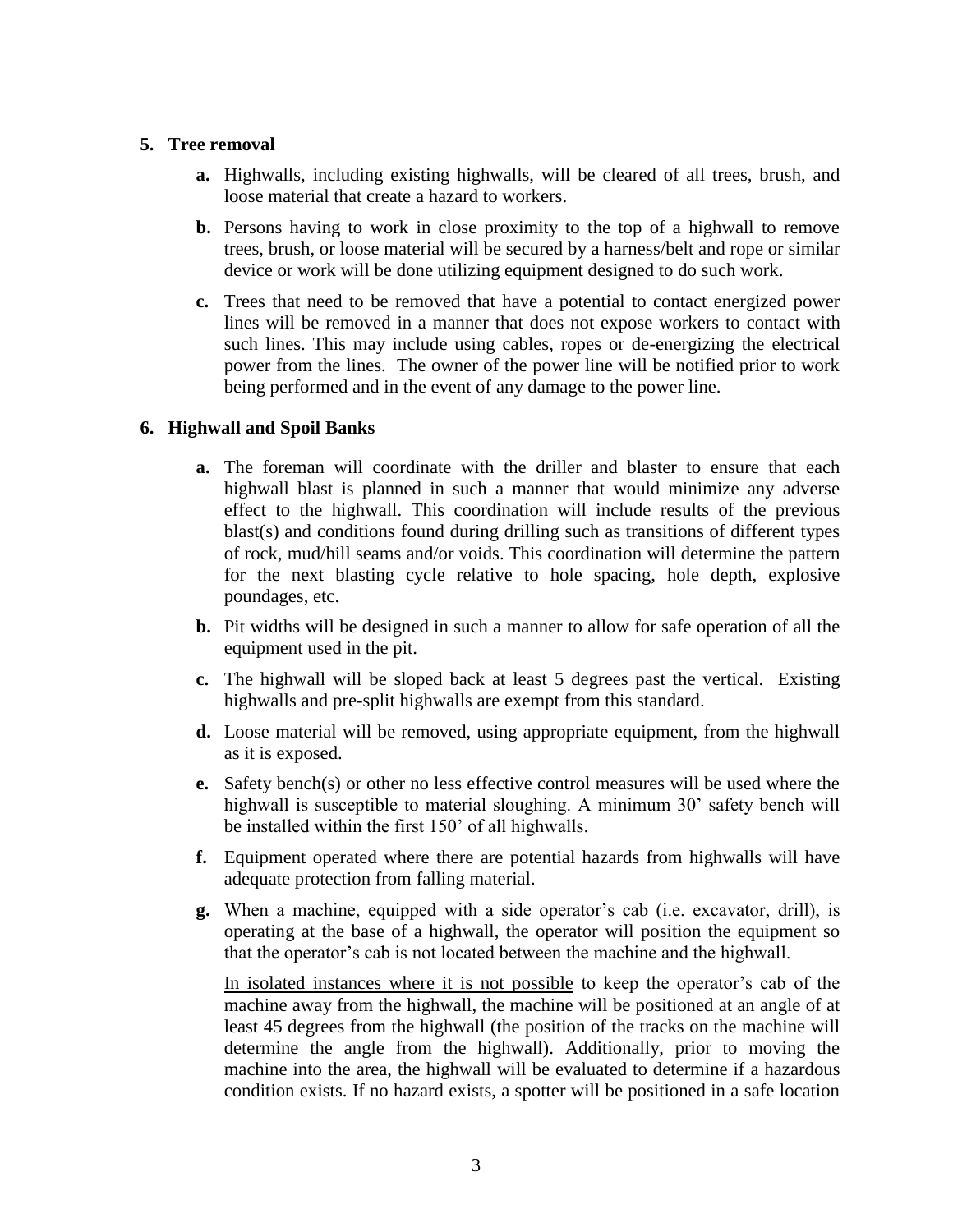away from the wall where the highwall can be monitored during the time the machine is being operated in this position. The spotter will be equipped with a means of communicating directly with the equipment operator.

- **h.** Operating equipment near highwalls and spoil banks, such as loading haulers, will be performed in a manner so that exposure time near the highwall is minimized and that the equipment operator is positioned in the safest location away from the highwall.
- **i.** Spoil banks will be moved in a manner that does not create an overhang that exposes workers to hazards from falling or sliding material. Dozers or other equipment will be used to break down the upper portion of spoil banks in order to prevent overhangs and other hazards.
- **j.** Spoil banks adjacent to all active mining pits, where equipment and men are exposed, will be constructed on a safe slope and in such a manner to protect persons from falling or sliding material. Where spoil banks become so steep that hazardous conditions exist for equipment and men working under them, action will be taken immediately to correct the hazardous condition.
- **k.** During the shift, the surface foreman will examine highwalls and spoil banks for hazardous conditions prior to maintenance personnel and other personnel such as blasters, surveyors, or coal samplers entering the assigned work area near a highwall or spoil bank.
- **l.** All persons working in close proximity to highwalls will visually examine the wall prior to starting work and as frequently thereafter as may be necessary to ensure safety. If conditions prevent a visual examination of the wall, work will stop in the affected area and workers will consult with the foreman to discuss conditions and alternatives such as maintaining a safe distance from the wall (a minimum of 50') or working in alternate areas until such time as a visual examination can be made of the wall.
- **m.** Adequate lighting will be provided during low light conditions to ensure that adequate examinations can be made of highwall and spoil bank areas where men are working or will be assigned to work**.**
- **n.** Highwalls, spoil banks or other areas that may potentially be affected by a heavy rain, extended periods of rain or freeze/thaw conditions will be examined during and after such occurrences and prior to persons working in such areas. These examinations will be conducted and recorded in accordance with 45.1-161.256A.
- **o.** If a hazardous condition is found during any examination, the foreman will be notified immediately and the condition will be corrected or dangered off. If the condition is dangered off, a "Danger" sign or "Danger" tape that is readily visible in all conditions will be placed in a conspicuous place(s) to effectively prevent entrance into the area. This method of identifying areas where hazardous conditions exist will be reviewed with all employees and will be posted at the mine site.
- **p.** Any hazardous condition found during the examinations of the mine will be recorded in the appropriate record book. It will be designated as "corrected or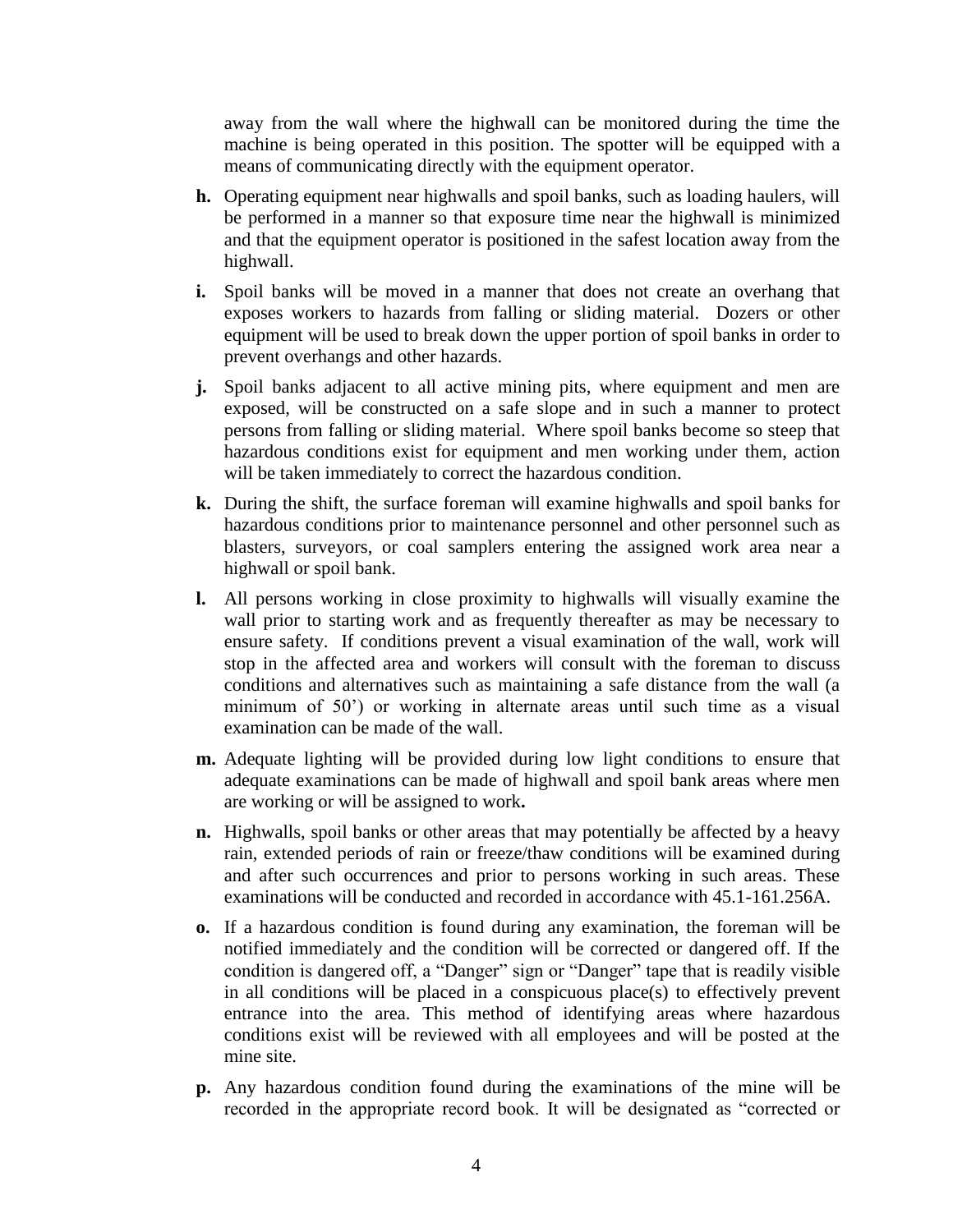dangered off" by the examiner. The on-coming foreman will review the examinations by the preceding examiner prior to assigning work to employees. Any hazardous condition that has not been corrected will be reviewed with all affected employees.

**q.** Any hazardous condition that has been "dangered off" or not corrected will be recorded in the appropriate record book and carried forward by each foreman until such condition is corrected.

# 7. **Exposure**

- **a.** All work will be done in a manner that minimizes unnecessary exposure time to highwalls.
- **b.** Equipment in need of servicing, repairs, fuel, etc. will be moved away from the highwall to minimize exposure to employees from falling or sliding material. If it is not possible to move the equipment away from the highwall, the only work to be done is work that enables the equipment to be moved to a safe location away from the highwall. While the work to move the equipment is being done, a spotter will be used to observe the highwall for sliding or falling material.
- **c.** Explosive trucks that are in the process of loading holes will incorporate the use of auger booms, remote operation, truck positioning or other no less effective method to maintain a safe distance from the highwall. Exposure time to ground personnel doing work in close proximity to the highwall will be limited. Only those persons necessary to perform work will be allowed in this area.
- **d.** An authorized person will constantly observe the conditions of the highwall when ground personnel are working in high risk areas as determined by the condition and height of the wall. This will include but not be limited to workers backfilling blasting holes, preparing explosives for blasting, surveyors, equipment helpers, etc.
- **e.** Explosives will not be loaded within a minimum of one hole on each side of the drill.
- **f.** Equipment will not be parked or left unattended near the highwall where it is exposed to falling material.

# **8. Roadways**

- **a.** Haul roads, including roads used for the removal of coal from pits, to the extent possible, will be constructed a safe distance away from highwalls, to minimize exposure to falling or sliding materials.
- **b.** Roadways that are exposed to upslope dumping or ground disturbing activities, including blasting will be protected by effective means utilized to ensure the safety of persons and vehicles traveling on any roadway.
- **c.** Spoil banks adjacent to active roads will be maintained in such a manner to protect persons from hazardous conditions.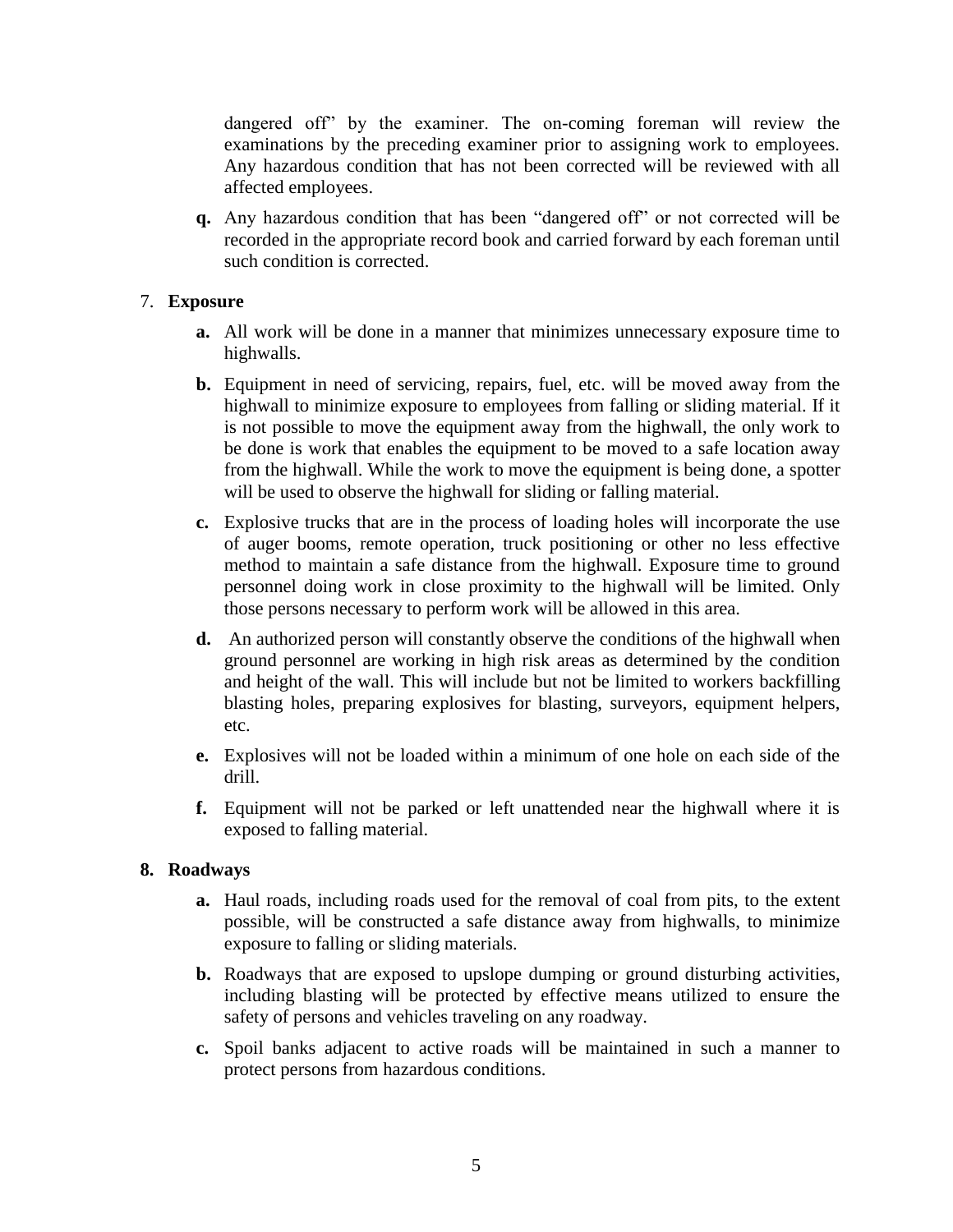# **9. Mine Map**

- **a.** A map will be maintained at the mine site showing residences, businesses, public buildings, and public or private roads that may be affected by mining activities.
- **b.** Temporary notations to include updates of gas wells, gas lines, and other potentially mine affected changes will be updated on a map when they become known.
- **c.** All red zone areas of the mine will be clearly identified on the map by highlighting or other no less effective means. **Red zones are work areas where ground disturbing activities are being conducted or will be conducted that represent a potential hazard, from blasting or uncontrolled movement of material down slope, to the safety of persons (not under the control of the licensed mine operation) residing, working, or traveling in affected areas.**
- **d.** All foremen will be familiar with the contents of the map, the outer perimeter boundaries of the permit area, and the red zones.

# **10. Working In or Around Red Zones**

- **a.** Warning signs, flagging, or other no less effective means will be used to mark work areas that are designated red zones. The method used to mark these work areas will be distinctively different from other warnings and markings utilized at the mine site.
- **b.** Berms, fencing, or other barrier protection will be used to contain materials upslope from red zones. In locations where berms, fencing or other barrier protection cannot be used or is not practical, spotters will be used to control work such that all material is prevented from rolling, slipping, or sliding down slope. No work will be performed upslope in red zones without these precautions in place.
- **c.** Work activity in red zone areas will be conducted in a safe manner using proper equipment for the work being performed.
- **d.** Residents or occupants of other buildings, or other persons not under the control of the licensed mine operation, that could be affected by falling, sliding, or other uncontrolled movement of material down slope from red zones will be notified by personal contact or by written notice conspicuously attached to the residence or building at least three hours and no more than 24 hours prior to beginning ground disturbing activities in red zones. Thereafter, residents or occupants of other buildings will be notified at least monthly. This notification is to include the type of work that is planned, the length of time the work is expected to last, and the safety measures that will be used. A record of the notification will be recorded in the on-shift report of the mine or a record book designated for that purpose maintained at the mine site.
- **e.** Residents or occupants of other buildings, or other persons not under control of the licensed mine operation, that could be affected by blasting in red zone areas will be given notification of the blast at least three hours and no more than 24 hours prior to the blast (At a minimum, residents or occupants of other buildings,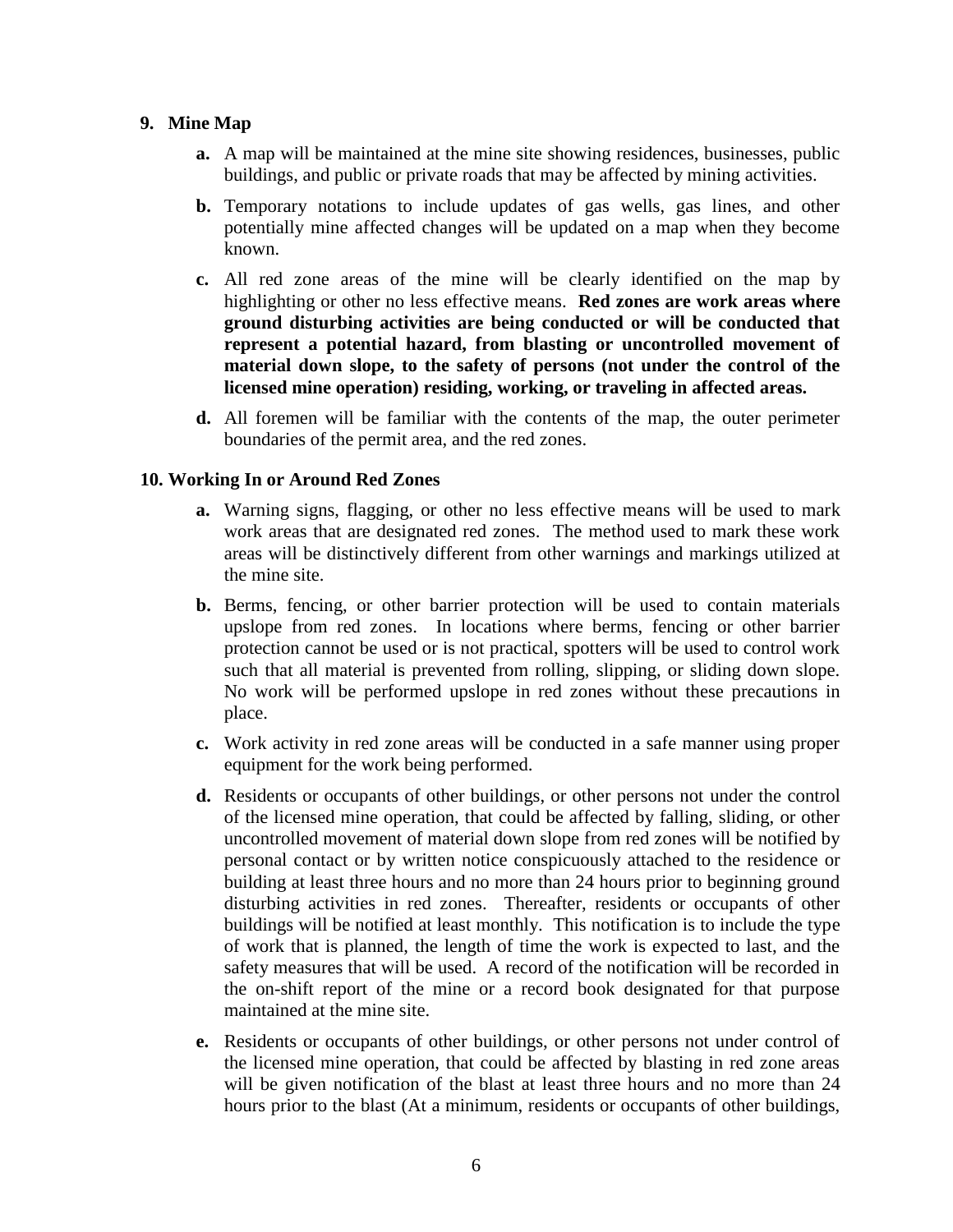or other persons not under the control of the mine operation, within 1,000 feet of any blast are deemed to be affected, however, each blast will be analyzed to determine maximum affected range.). Thereafter, residents or occupants of other buildings will be notified at least weekly. This notification is to include the planned schedule of blasting activities, the safety measures that will be used, blasting signals, and precautions the residents should take. A record of the notification will be recorded in the blaster's logbook or a record book designated for that purpose maintained at the mine site.

**f.** When blasting in red zone areas or other potentially critical areas such as around electrical transmission towers/lines, gas lines, etc., blasting procedures will be modified such as reducing poundage, reducing the number of shots, reducing the depth and size of drill holes, changing the free face direction, using electronic detonation or implementing other measures to control the potential for damage. Such safety measures will be documented in the blasting log book.

#### **11. Auger/highwall miner operation**

- **a.** Type of Auger/Highwall Miner: N/A
	- i. Diameter/Width:
	- ii. Maximum Cut Depth:
	- iii. Minimum web width:
	- iv. Maximum number of holes between barriers (no auger holes)
	- v. Minimum barrier width (no auger holes)
	- vi. Maximum number of holes between barriers (with auger holes)
	- vii. Minimum barrier width (with auger holes)
	- viii. Maximum cover over highwall miner cuts
- **b.** As the overburden and/or the height of the coal increases, the web and barrier pillar sizes shall increase accordingly.
- **c.** If a hazardous condition exists in an area being augered or mined, the condition shall be corrected or the machine moved to a safe location.
- **d.** Should a work area become fogged in or if other weather conditions exist to the degree that the highwall cannot be safely evaluated and monitored, work shall cease in that area or be moved to a safe area.
- **e.** Where the potential exists for auger holes/highwall miner lifts to mine together, particularly on points, extra precautions will be taken to prevent caving. These precautions may include but not be limited to increasing the thickness of the web, leaving barrier pillars to prevent the transfer of load, leaving the coal seam in place under hill seams or mud seams to prevent collapse of the wall, etc.
- **f.** Sketches are attached showing the details of the auger/highwall miner operation.